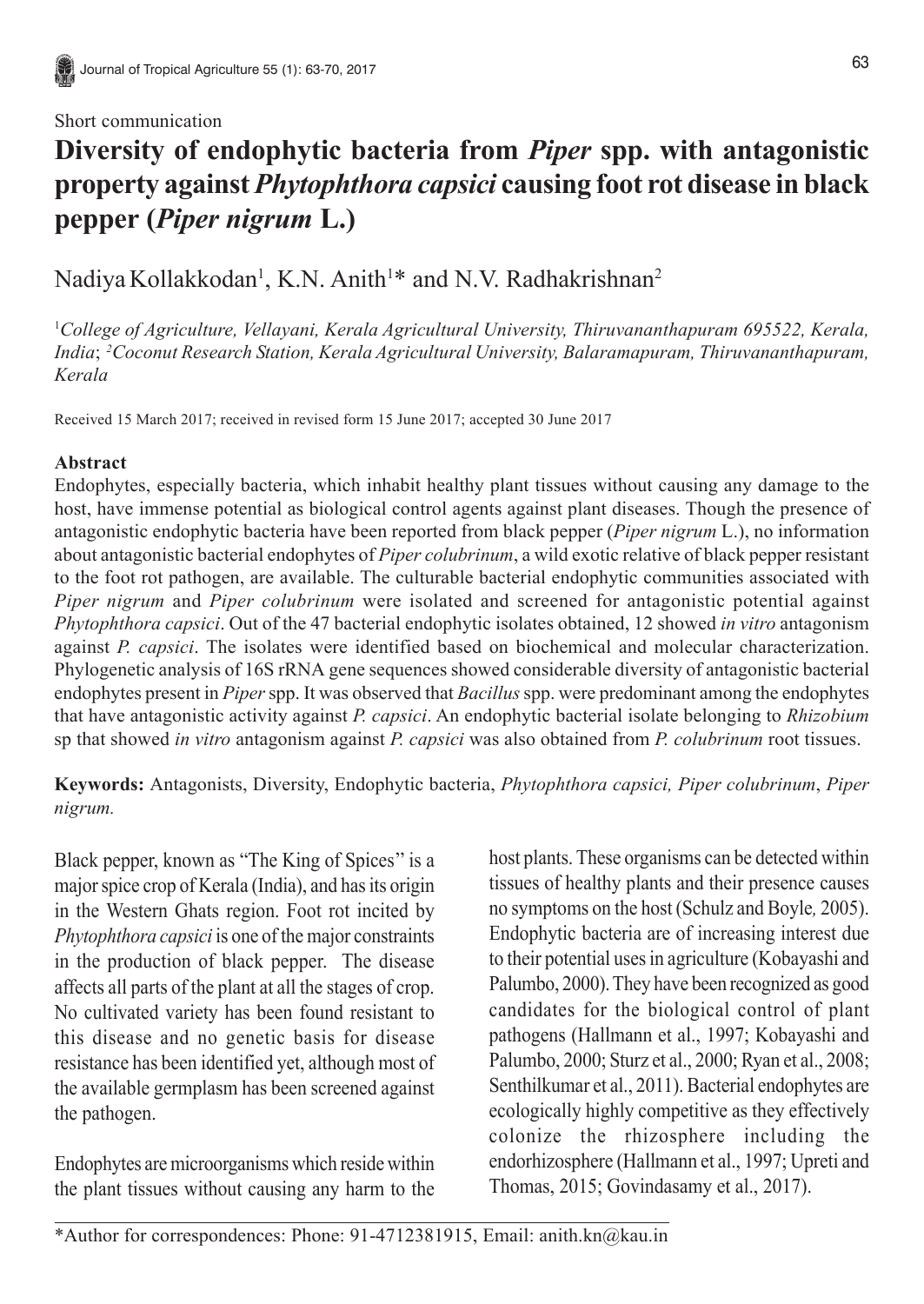Under natural field conditions in highly diseased black pepper plantations, disease escape is noticed in some of the vines. Since genetic basis for such tolerence has not been found, some other mechanisms are thought to play a role. Colonization of endophytic bacteria in *Piper* spp. is a natural phenomenon (Philip et al., 2000; Kulkarni et al., 2007). Since there are reports of endophytic colonization in black pepper and other related species, it is hypothesized that endophytes enhance the plant's defence mechanism against *P. capsici*. An understanding of diversity of bacterial endophytes will enable more use of their beneficial characteristics.

Biological control, as an ecofriendly approach, has been considered a potential alternative to chemical control. To initiate a biocontrol programme using new candidate microorganisms from certain specific niches, screening and identification of potential antagonists are necessary pre-requisites. Very little is known about endophytic bacteria in black pepper and related species particularly their potential as biocontrol agents against *P. capsici* induced diseases (Aravind et al., 2009). *P. colubrinum*, an exotic wild relative of black pepper, is found to have resistance to *P. capsici* (Ravindran and Remashree, 1998). This report describes the bacterial endophytic diversity associated with *P. colubrinum* and *P. nigrum* based on biochemical characteriza-tion, molecular characterization and phylogenetic analysis, with special emphasis on antagonism against the foot rot pathogen.

 Endophytic bacteria were isolated from the internal tissues of roots, stem and leaves of *P. colubrinum* and *P. nigrum* (var. Karimunda) by trituration of surface disinfected plant tissues (Hallmann et al., 1997). Plant samples (root, stem and leaves of *P. colubrinum* and *P. nigrum*) were collected from the fields of Instructional farm of College of Agriculture, Vellayani. The samples were washed in running tap water and cut into pieces of approximately one centimetre size. Four pre-washes were given with sterile distilled water. Surface

sterilization was carried out by soaking the sample pieces in 4% sodium hypochlorite for three minutes and then they were rinsed four times in sterile distilled water (SDW) to clear them of sodium hypochlorite. Sterility checks were carried out to monitor the efficiency of the surface sanitization procedure. For these checks, either 0.1 ml of the last wash was transferred to Nutrient Agar (NA), King's B (KB) or Tryptic Soy Agar (TSA) using spread plate method or, alternatively, 0.1 ml of the final wash was transferred to 9.9 ml of Nutrient Broth, King's B Broth and Tryptic soy broth (TSB), and incubated at room temperature. After 48 h, if no bacterial growth occurred in the sterility check, the recovered bacteria in the isolation processes were considered to be endophytes. For isolation of endophytes, the plant tissue was triturated in one ml phosphate-buffered saline solution (PBS with pH 7.4) with mortar and pestle under aseptic condition. From the macerate, 0.1ml was spread on NA, KB, TSA and agar plates. Also, 0.1 ml of the macerate was mixed with 0.9 ml of sterile water and vortexed to get  $10^{-1}$  dilution and 0.1 ml of the diluted suspension was spread on NA, KB, TSA and agar plates. The agar plates were incubated at 28° C for 2-3 days. Bacterial colonies that appeared frequently and looked morphologically different were selected for further studies.

The plant associated bacterial isolates were screened for their effectiveness in inhibiting the growth of *P. capsici* on Potato Dextrose Agar (PDA) using dual culture plate assay. Mycelial disc of 4 mm diameter obtained from an actively growing *P. capsici* culture on PDA was placed at the centre of a Petri plate containing PDA medium. Two streaks of 1.5 cm length were made on opposite edges of the plate with a fresh growth of the endophytic bacterial isolate after 3 days of mycelial inoculation. Plates were incubated at 28° C for five to six days. The inhibition of mycelial growth based on presence or absence of an inhibition zone in dual culture assay was assessed.

Morphological characters like cell morphology,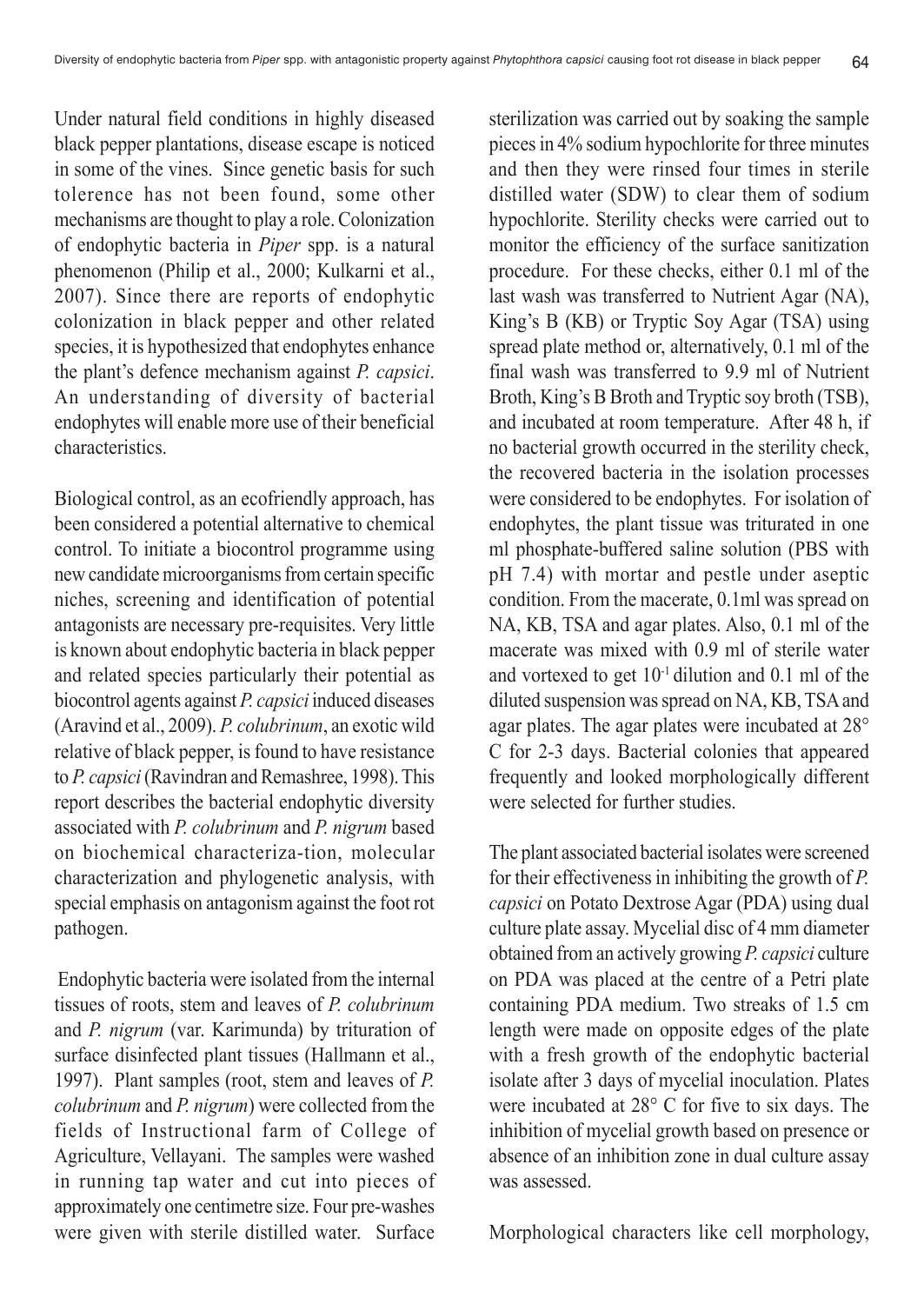colour of the colony, colony appearance (colony configuration, margin and elevation), Gram reaction, cell arrangement and sporulation were examined and recorded following standard protocols (Cappuccino and Sherman, 1992).

Biochemical characterization of selected bacterial isolates was done by performing various biochemical tests and carbohydrate utilization tests by using readymade Himedia kits (Hi-Carbo Part A, B and C, Hi-Bacillus and Hi-Assorted) as per the manufacturer's instructions. Colour change observed on the biochemical amended media of the kit after spot inoculating culture suspensions of selected isolates followed by incubation for 24 h indicated the reaction with respect to different biochemical or carbohydrates as positive or negative. The results of biochemical tests were used to arrive at a tentative genus level identification of isolates as per the Bergey's Manual of Determinative Bacteriology (Holt et al., 1994).

Molecular characterization of bacterial isolates was done by analyzing the internal transcribed regions of DNA of 16S rRNA of isolates which were amplified using CAGGCCTAACACATGCAAGTC as forward primer and GGGCGGWGTGTACAAGGC as reverse primer in PCR at Rajiv Gandhi Centre for Biotechnology, Thiruvananthapuram. Sequencing of the PCR product was done in a PCR thermal cycler (GeneAmp PCR System 9700, Applied Biosystems) using the Big Dye Terminator v3.1 Cycle sequencing Kit (Applied Biosystems, USA) following manufacture's protocol. Blast search details of sequenced DNA in NCBI data base were then used to reveal the identity of the isolates. The acquired sequences were compared with those available in the GenBank, using the BLASTN program to determine their approximate phylogenetic affiliations and 16S rRNA gene sequence similarities (Altschul et al., 1997).

Phylogenetic relationship between the bacterial endophytes with related species in the data base were analysed using the ClustalX (Version 2.1) package and the resultant phylogenetic tree was viewed using TreeviewX software.

A total of 47 morphologically different bacterial endophytes were isolated from the genus *Piper*, 26 from *P. colubrinum* and 21 from *P. nigrum* on NA, KB and TSA media. The bacterial endophytes obtained in the study were given proper abbreviations. PCRE, PCSE, PCLE were for endophytes of *P. colubrinum* from root, stem and leaves respectively. *P. nigrum* endophytes isolated from root, stem and leaves were abbreviated as PNRE, PNSE and PNLE respectively. The isolates were serially numbered with proper abbreviations. Preliminary screening for the antagonistic potential of the bacterial endophytes were done by dual culture plate assay on PDA medium that supported the growth of both the bacterial isolates and the pathogen. Results of the dual culture plate assay indicated that out of the total 47 bacterial isolates obtained, twelve showed *in vitro* antagonism against *P. capsici*. The occurrence of antagonistic bacterial endophytes was more in *P. colubrinum* compared to those of *P. nigrum* (Table 1 and 2). Diverse group of endophytic bacteria in black pepper and their beneficial traits in suppressing *Phytophthora* infection were earlier reported (Aravind et al., 2009; 2012). In the screening procedure used in the present study, primary emphasis was given on occurrence of antibiosis as a mechanism of pathogen inhibition. Results of dual culture plate assay revealed that in

|                                       |      |               |      | Species of Piper |      |             |      |       |
|---------------------------------------|------|---------------|------|------------------|------|-------------|------|-------|
| Characteristics of endophytes         |      | P. colubrinum |      | P. nigrum        |      |             |      |       |
|                                       | Root | <b>Stem</b>   | Leaf | Total            | Root | <b>Stem</b> | Leaf | Total |
| Number of endophytes isolated         | 10   |               |      | 26               |      |             |      |       |
| Endophytes with antagonistic property |      |               |      |                  |      |             |      |       |
| against P. capsici                    |      |               |      |                  |      |             |      |       |

*Table 1*. Endophytic bacteria isolated from *Piper* spp.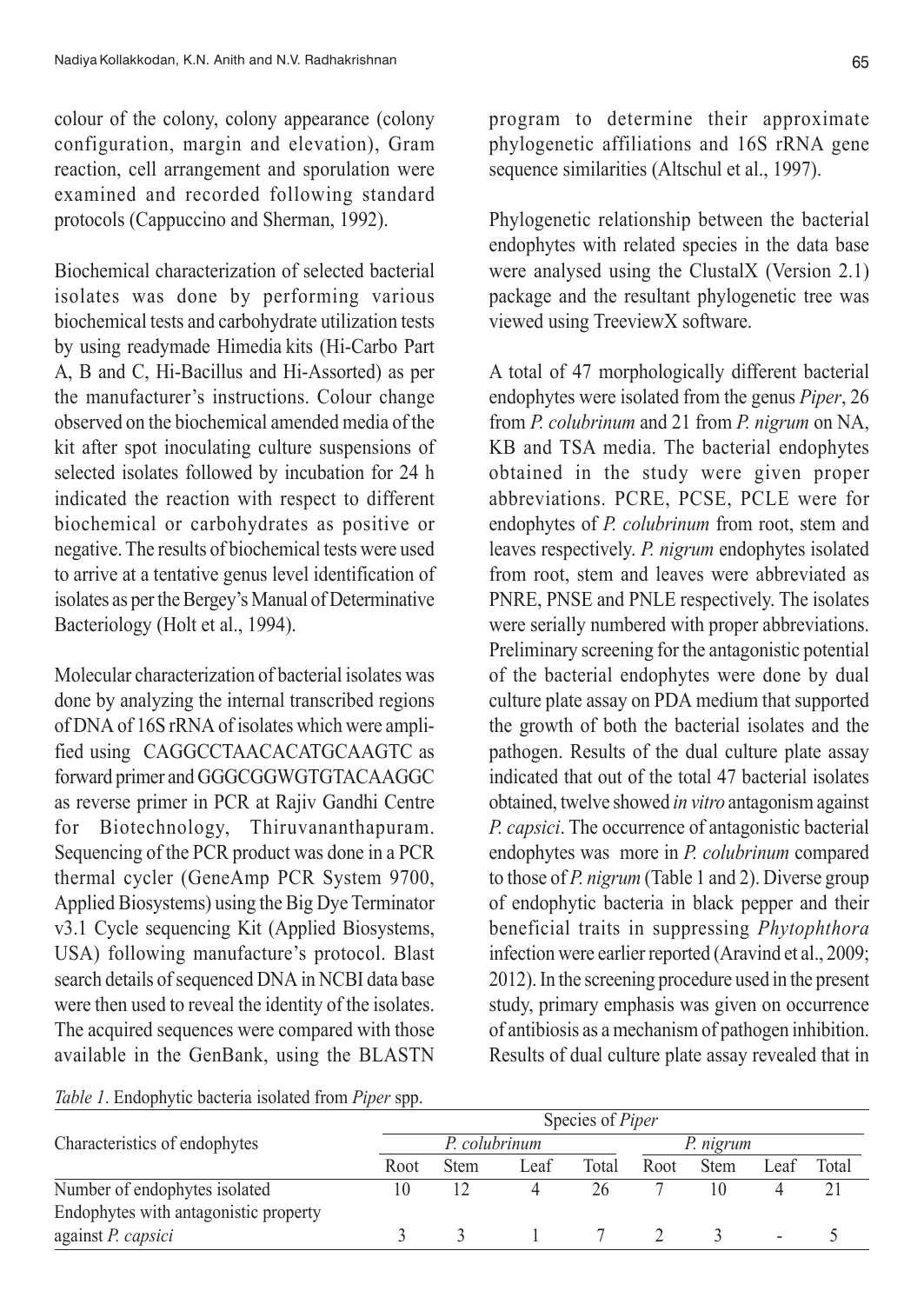| Source        |                    | Isolates Inhibition zone (mm)* |
|---------------|--------------------|--------------------------------|
| P. colubrinum | PCRE1              | 5.60                           |
|               | PCRE9              | 5.40                           |
|               | PCRE10             | 2.40                           |
|               | PCSE <sub>5</sub>  | 4.80                           |
|               | PCSE <sub>8</sub>  | 5.80                           |
|               | PCSE <sub>10</sub> | 5.80                           |
|               | PCLE3              | 4.20                           |
| P. nigrum     | PNR <sub>E4</sub>  | 3.80                           |
|               | PNRE5              | 3.40                           |
|               | PNSE3              | 1.40                           |
|               | PNSE4              | 2.60                           |
|               | PNSE <sub>5</sub>  | 2.20                           |

*Table 2*. Antagonistic potential of endophytes from *P. colubrinum* and *P. nigrum* in dual culture plate assay

\*Inhibition zone was measured from the edge of the bacterial colony to the advancing edge of the fungal growth. Mean of five replications.

*P. colubrinum*, 7 out of 26 isolates (26.92%) showed inhibition of mycelia growth of *P. capsici*. In *P. nigrum*, 23.81% (5 out of 21 isolates) showed *in vitro* inhibition. It is thus hypothesized that endophytes from *P. colubrinum* have more innate potential in suppressing the infection caused by *P. capsici*. *P. colubrinum* is highly resistant to *P. capsici* infection and has immense potential as a donor plant in breeding programmes for the improvement of the cultivated species, *P. nigrum* (Dicto and Manjula, 2005). Moreover, a partly fertile interspecific hybrid with partial resistance has been developed by hybridizing *P. nigrum* and *P. colubrinum* which contributed to a remarkable breakthrough in the

introgression of disease resistance from the wild species *P. colubrinum* to the cultivated *P. nigrum* (Vanaja et al., 2008).

The morphological and cultural characteristics of antagonistic endophytic isolates from *Piper* are presented in Table 3. Biochemical characterization of various isolates was performed by carrying out various biochemical tests and carbohydrate utilization tests (Table 4). Tentative identification of bacteria was performed as per Bergey's Manual of Determinative Bacteriology (Holt et al., 1994). The bacterial isolates were identified to be belonging to genus *Streptomyces, Bacillus, Rhizobium, Pantoea,* and *Acinetobacter.* The results of biochemical tests hinted at the occurrence of a wide variety of bacterial isolates inhabiting *Piper* spp. possessing biocontrol potential against *P. capsici*. A molecular level identification of the isolates was also carried out by analyzing the internal transcribed regions of DNA of 16S rRNA. Blast search details of amplified DNA in NCBI data base revealed the identity of the isolates (Table 5). Different *Bacillus* spp. were isolated from both *P. colubrinum* and *P. nigrum*. An actinomycete *Streptomyces deccanensis* PCRE1 was isolated from the roots of *P. colubrinum*. Antagonistic activity of endophytic *Streptomyces* sp has been reported by many authors (Cao et al., 2005; Gangwar et al., 2012; Sreeja and Gopal, 2013). Two *Acinetobacter*

*Table 3*. Morphological and cultural characteristics of antagonistic endophytes

| Isolates           | Colony          | Colour       | Appearance               | Gram     | Cell        | Sporulation              |
|--------------------|-----------------|--------------|--------------------------|----------|-------------|--------------------------|
|                    | morphology      |              |                          | reaction | arrangement |                          |
| PCRE1              | Rough, discrete | White        | Discrete                 | $G^+$    | Filamentous | $^{+}$                   |
| PCRE9              | Round           | Light yellow | Flat, spreading          | $G^+$    | Single rod  | $^{+}$                   |
| PCRE10             | Round           | Light beige  | Semi translucent, raised | G        | Single rod  | ۰                        |
| PCSE <sub>5</sub>  | Round           | Yellow       | Smooth, mucoid           | G        | Single rod  | $\overline{\phantom{a}}$ |
| PCSE <sub>8</sub>  | Round           | Off white    | Irregular mucoid         | $G^+$    | Single rod  | $^{+}$                   |
| PCSE <sub>10</sub> | Round           | Off white    | Spreading                | $G^+$    | Single rod  | $^{+}$                   |
| PCLE3              | Irregular       | White        | Irregular raised         | G-       | Paired rod  | $\blacksquare$           |
| PNRE4              | Round           | Off white    | Flat                     | $G^+$    | Single rod  | $^{+}$                   |
| PNRE5              | Round           | Dull yellow  | Raised                   | $G^+$    | Single rod  | $^{+}$                   |
| PNSE3              | Round           | Cream        | Slimy                    | G        | Paired rod  | $\overline{\phantom{a}}$ |
| PNSE4              | Round, glassy   | Transparent  | Mucoid                   | $G^+$    | Single rod  | $^{+}$                   |
| PNSE <sub>5</sub>  | Irregular       | Cream        | Spreading                | $G^+$    | Single rod  | $^{+}$                   |

+ Presence of sporulation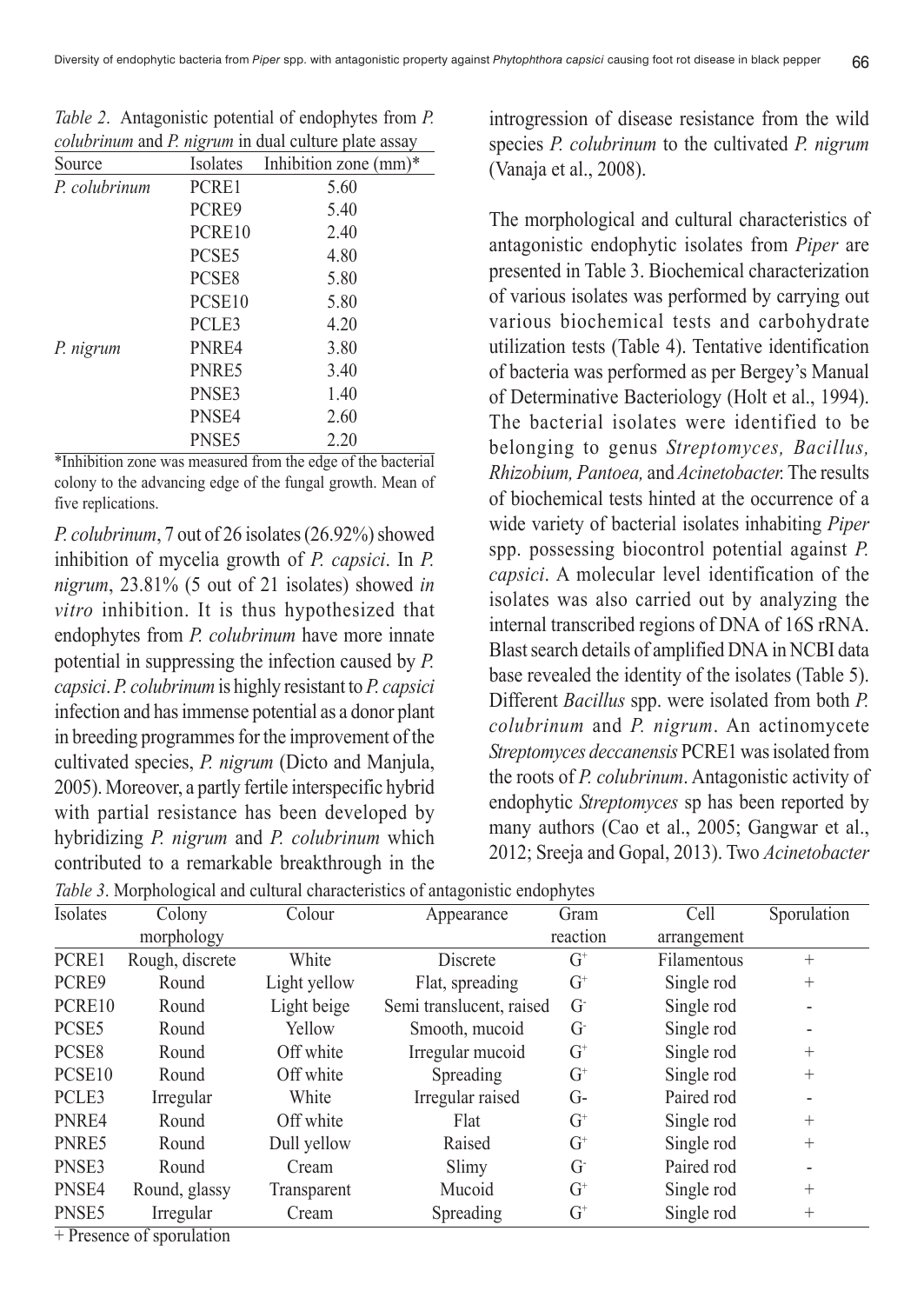| Table 4. Biochemical characterization of endophytic bacterial isolates having antagonism against P. capsici |  |  |  |  |  |  |
|-------------------------------------------------------------------------------------------------------------|--|--|--|--|--|--|
|-------------------------------------------------------------------------------------------------------------|--|--|--|--|--|--|

| Biochemical test            | PCRE1           |             | PCRE9 PCRE10 PCSE5 PCSE8 PCSE10 PCLE3 PNRE4 PNRE5 PNSE3 |                    |             |                |                   |                |             |                   | PNSE4          | PNSE5              |
|-----------------------------|-----------------|-------------|---------------------------------------------------------|--------------------|-------------|----------------|-------------------|----------------|-------------|-------------------|----------------|--------------------|
| Citrate utilization         |                 | L,          | $\overline{a}$                                          | $^{+}$             |             |                | $\overline{a}$    |                |             | $^{+}$            | $^{+}$         |                    |
| Lysine utilization          |                 |             |                                                         |                    |             |                |                   |                |             |                   | $\overline{a}$ |                    |
| Ornithine utilization       |                 |             |                                                         |                    |             | L              |                   |                |             | $\ddag$           |                |                    |
| Urease                      | $^{+}$          | $^{+}$      | $^{+}$                                                  | $^{+}$             | $^{+}$      | $^{+}$         | $^{+}$            | $^{+}$         | $^{+}$      | $^{+}$            | $^{+}$         | $\hspace{0.1mm} +$ |
| Phenylalanine Deamination   |                 |             |                                                         |                    |             |                |                   |                |             | $^{+}$            |                |                    |
| H <sub>2</sub> S production |                 |             |                                                         |                    |             |                |                   |                |             |                   |                |                    |
| Nitrate reduction           | $^{+}$          | $^{+}$      | $\ddot{}$                                               | $^{+}$             | $\ddot{}$   | $^{+}$         | $\overline{a}$    | $^{+}$         | $^{+}$      | $\overline{a}$    | $^{+}$         | $^{+}$             |
| Catalase                    |                 |             | ÷,                                                      |                    |             | L              | $\overline{+}$    | L              |             | $^{+}$            |                |                    |
| Arginine Lyase              |                 |             |                                                         |                    |             | $\overline{a}$ |                   | L              |             | $^{+}$            |                |                    |
| Malonate utilization        |                 |             |                                                         |                    |             |                | L                 |                |             | $^{+}$            | $^{+}$         |                    |
| Voges Proskauer             |                 |             |                                                         |                    |             |                |                   |                |             |                   |                |                    |
| <b>ONPG</b>                 |                 |             |                                                         |                    |             |                | $^{+}$            |                |             | L.                |                |                    |
| Glucose                     |                 |             |                                                         | $\overline{+}$     | $^{+}$      |                | $^{+}$            | $^{+}$         |             | $^{+}$            | $^{+}$         |                    |
| Adonitol                    |                 |             | L,                                                      |                    |             |                | $\overline{a}$    |                |             | $\overline{a}$    |                |                    |
| Lactose                     |                 |             | $^{+}$                                                  | $^{+}$             |             |                | $^{+}$            |                |             | $^{+}$            |                | $^{+}$             |
| Sorbitol                    |                 |             |                                                         |                    |             |                | L                 |                |             |                   |                |                    |
| Sucrose                     |                 |             | ÷,                                                      | $^{+}$             | $\ddot{}$   |                | $^{+}$            |                |             |                   | $^{+}$         |                    |
| Mannitol                    |                 |             | ÷,                                                      | $^{+}$             |             |                | L                 |                |             | $\overline{a}$    |                |                    |
| Trehalose                   |                 |             | $^{+}$                                                  | $\hspace{0.1mm} +$ |             |                | $^{+}$            |                |             | $\overline{a}$    |                |                    |
| Xylose                      |                 |             | $^{+}$                                                  | $^{+}$             |             |                | $^{+}$            |                |             | $^{+}$            |                |                    |
| Maltose                     |                 |             | $^{+}$                                                  | $^{+}$             |             |                | $^{+}$            |                |             |                   |                |                    |
| Fructose                    |                 |             | $^{+}$                                                  | $^{+}$             |             | $^{+}$         | $^{+}$            | $^{+}$         | $^{+}$      | L.                |                |                    |
| Dextrose                    |                 | $^{+}$      | $^{+}$                                                  | $^{+}$             |             | $^{+}$         | $^{+}$            | $^{+}$         | $^{+}$      | $^{+}$            | $^{+}$         | $^{+}$             |
| Galactose                   |                 |             | $^{+}$                                                  | $^{+}$             |             |                | $^{+}$            |                |             | $^{+}$            |                |                    |
| Raffinose                   |                 |             | $^{+}$                                                  |                    |             |                | $^{+}$            |                |             |                   |                |                    |
| Melibiose                   |                 |             | $^{+}$                                                  | $^{+}$             |             |                | $^{+}$            |                |             |                   |                |                    |
| L-arabinose                 |                 | $^{+}$      | $^{+}$                                                  | $^{+}$             |             |                | $^{+}$            |                |             | $^{+}$            |                |                    |
| Mannose                     |                 |             | $^{+}$                                                  | $^{+}$             |             |                | $^{+}$            |                |             | $^{+}$            |                | $^{+}$             |
| Inulin                      |                 |             | ÷,                                                      |                    |             |                | $^{+}$            | $^{+}$         |             |                   |                |                    |
| Sodium gluconate            |                 |             | L,                                                      |                    |             |                |                   |                |             |                   |                |                    |
| Glycerol                    |                 | $^{+}$      | $^{+}$                                                  |                    |             | $^{+}$         |                   |                |             |                   |                | $^{+}$             |
| Salicin                     |                 | $^{+}$      | $^{+}$                                                  |                    |             |                |                   |                |             |                   |                | $^{+}$             |
| Dulcitol                    |                 |             | ÷,                                                      |                    |             |                |                   |                |             |                   |                |                    |
| Inositol                    |                 |             |                                                         | $^+$               |             |                |                   |                |             |                   |                |                    |
| Sorbitol                    |                 |             | $\overline{a}$<br>$^{+}$                                |                    |             | $^{+}$         |                   | ۳<br>$^{+}$    | $^{+}$      |                   |                |                    |
|                             |                 |             |                                                         |                    |             |                |                   |                |             |                   |                |                    |
| Adonitol                    |                 |             | $^{+}$                                                  |                    |             |                |                   |                |             |                   |                |                    |
| Arabitol                    |                 |             | ÷,                                                      | $^{+}$             |             |                |                   | $\overline{a}$ |             |                   |                |                    |
| Erithritol                  |                 |             |                                                         |                    |             |                |                   | $^{+}$         |             |                   |                |                    |
| Alpha Methyl D-glucoside    |                 |             |                                                         |                    |             |                |                   |                |             |                   |                |                    |
| Rhamnose                    |                 |             |                                                         | $^{+}$             |             |                |                   |                |             |                   |                |                    |
| Cellobiose                  |                 |             | $^+$                                                    |                    |             | $^+$           |                   | $^+$           | $^+$        | $^+$              | $^+$           | $^+$               |
| Melezitose                  |                 |             |                                                         |                    |             |                |                   |                |             |                   |                |                    |
| Alpha Methyl D-mannoside    |                 |             |                                                         |                    |             |                |                   |                |             |                   |                |                    |
| Xylitol                     |                 |             |                                                         |                    |             |                |                   |                |             |                   |                |                    |
| Esculin hydrolysis          |                 | $^{+}$      | $^{+}$                                                  | $^{+}$             | $^{+}$      | $^{+}$         |                   | $^{+}$         | $^{+}$      |                   | $^{+}$         | $\hspace{0.1mm} +$ |
| D- arabinose                |                 |             |                                                         |                    |             |                |                   |                |             | $^{+}$            | $^+$           |                    |
| Sorbose                     |                 |             |                                                         |                    |             |                |                   |                |             |                   |                |                    |
|                             |                 |             |                                                         |                    |             |                |                   |                |             |                   |                |                    |
| Tentative identification of | Streptomyces sp |             | Rhizobium sp                                            |                    |             |                | Acinetobacter sp. |                |             | Acinetobacter sp. |                |                    |
| isolates                    |                 | Bacillus sp |                                                         | Pantoea sp         | Bacillus sp | Bacillus sp    |                   | Bacillus sp    | Bacillus sp |                   | Bacillus sp    | Bacillus sp        |
|                             |                 |             |                                                         |                    |             |                |                   |                |             |                   |                |                    |
|                             |                 |             |                                                         |                    |             |                |                   |                |             |                   |                |                    |

+ Positive for biochemical reaction / Carbohydrate utilized - Negative for biochemical reaction / Carbohydrate not utilized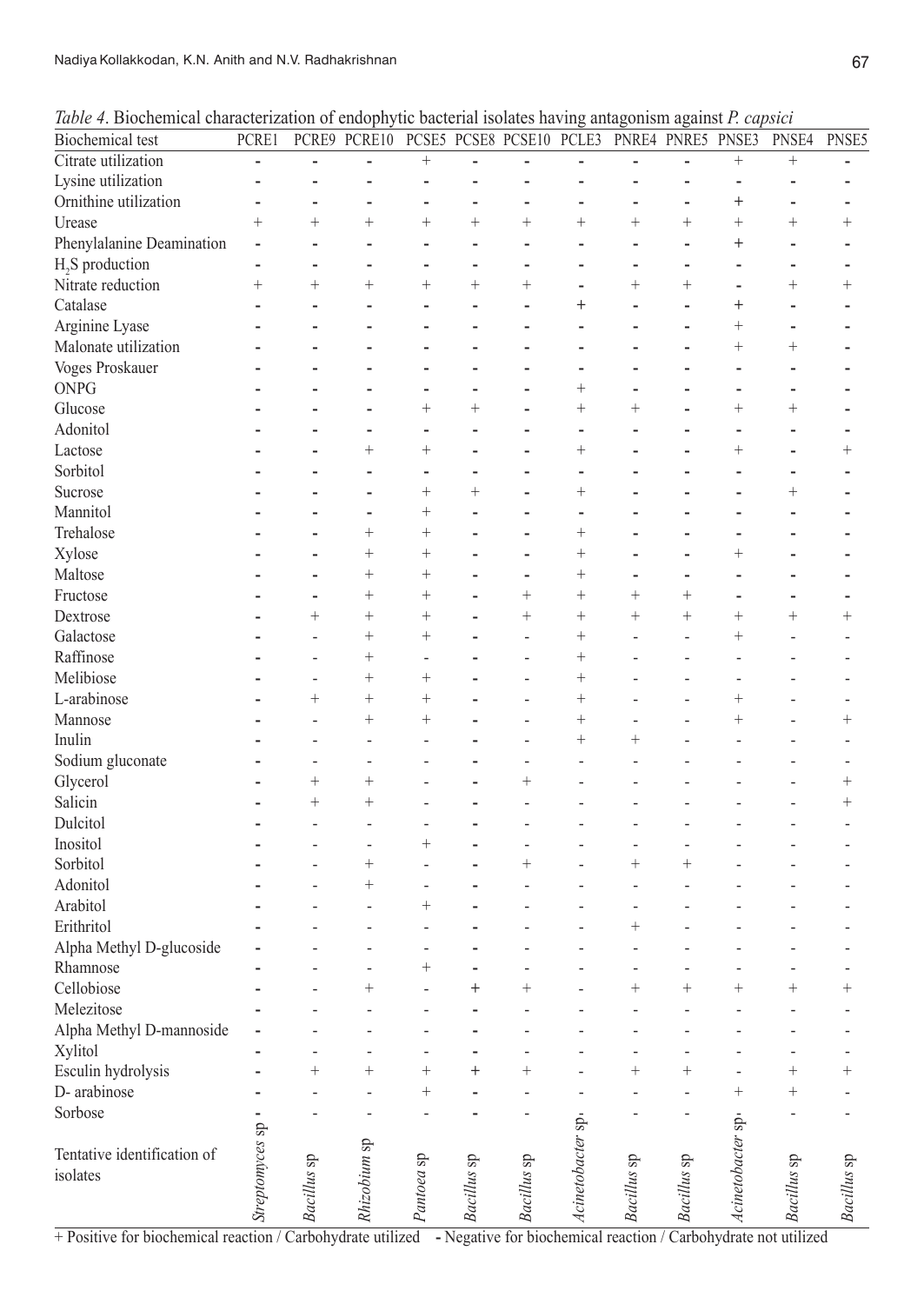| Isolate | Description              | Gene showing maximum homology                                                | Identity $(\% )$ |
|---------|--------------------------|------------------------------------------------------------------------------|------------------|
| PCRE-1  | Streptomyces deccanensis | Streptomyces deccanensis strain WJA64 16S                                    | $100\%$          |
|         |                          | ribosomal RNA gene, partial sequence                                         |                  |
| PCRE-9  | <i>Bacillus</i> sp       | Bacillus sp JS, complete genome                                              | 100%             |
| PCRE-10 | Rhizobium sp             | Rhizobium sp A2 16S ribosomal RNA gene,<br>partial sequence                  | 100%             |
| PCSE-5  | Pantoea dispersa         | Pantoea dispersa strain Y08 16S ribosomal RNA<br>gene, partial sequence      | 100%             |
| PCSE-8  | Bacillus velezensis      | Bacillus velezensis strain JTYP2 chromosome,<br>complete genome              | 100%             |
| PCSE-10 | Bacillus velezensis      | Bacillus velezensis strain sx01604 chromosome,<br>complete genome            | 100%             |
| PCLE-3  | <i>Acinetobacter</i> sp  | <i>Acinetobacter</i> sp CJ-S-MA3 16S ribosomal RNA<br>gene, partial sequence | 100%             |
| PNRE-4  | <i>Bacillus</i> sp       | Bacillus sp 275 chromosome, complete genome                                  | 99%              |
| PNRE-5  | <i>Bacillus</i> sp       | <i>Bacillus</i> sp strain ICA 13 16S ribosomal RNA gene,<br>partial sequence | 100%             |
| PNSE-3  | Acinetobacter baumannii  | Acinetobacter baumannii strain WKA02 chromosome,<br>complete genome          | 100%             |
| PNSE-4  | Bacillus sp              | Bacillus sp Ant-2a partial 16S rRNA gene                                     | 100%             |
| PNSE-5  | <b>Bacillus</b> subtilis | Bacillus subtilis strain VV2, complete genome                                | 100%             |

*Table 5.* BLAST search details of the sequences producing most significant alignment of the plant associated bacterial isolates



*Figure 1.* Phylogenetic relationship of endophytes from *Piper colubrinum* with antagonistic potential against *P. capsici* compared with bacterial strains showing sequence similarity. Endophytes of *Piper colubrinum* shown in bold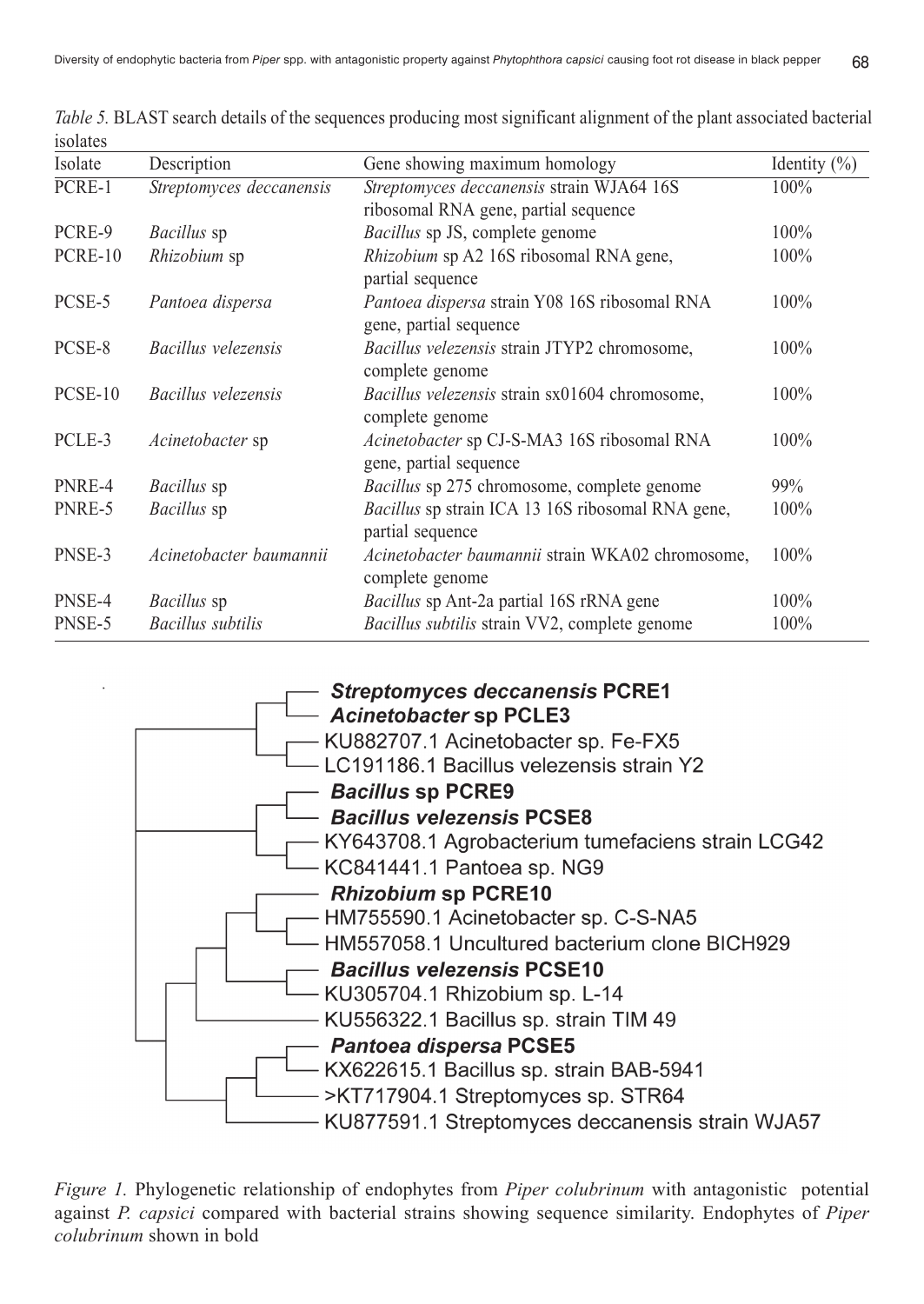

*Figure 2.* Phylogenetic relationship of endophytes from *P. nigrum* with antagonistic potential against *P. capsici* compared with bacterial strains showing sequence similarity. Endophytes of *P. nigrum* are shown in bold

spp. and one *Pantoea* sp were also isolated. *Bacillus velezensis* was isolated from stem tissues of *P. colubrinum*.

A *Rhizobium* sp was isolated from *P. colubrinum* and this study reports the first evidence of *Rhizobium* sp colonizing *P. colubrinum* as endophyte*,* though there is a report regarding occurrence of *Rhizobium* sp as an endophyte in another species of *Piper, P. tuberculatum* (Nascimento et al., 2015). *Rhizobium* is normally occurring as a microbe surviving saprophytically in soil in the absence of a legume host. However, the present study confirms that *Rhizobium* can also occupy other endophytic niches, inside *Piper* spp. The presence of endophytic *Rhizobium* sp inside roots of rice plants were reported earlier (Yanni et al., 1997; Chi et al., 2005).

The phylogenetic tree showing the relationship between various antagonistic plant associated bacterial isolates from *Piper* spp. with antagonistic potential against *P. capsici* compared with existing sequences showing similarity is depicted in Figure 1 and Figure 2. The distribution of different isolates in the phylogenetic tree showed great diversity among the species. It also revealed that wide variety of endophytic bacteria with antagonistic potential against *P. capsici* are present in the host tissues. Majority of the endophytic bacteria from *Piper* spp. with antagonistic potential against *P. capsici* belonged to *Bacillus* spp.

It may be concluded from the study that endophytic bacteria from *P. colubrinum* had more antagonistic action against *P. capsici* than those from *P. nigrum*. This work provides the first evidence of *P. colubrinum* associated endophytic bacteria as antagonists against the foot rot pathogen of black pepper.

### **Acknowledgement**

The authors are grateful to the Kerala Agricultural University and Western Ghat Development Programme (Government of Kerala) for the research grant provided for undertaking the sudy.

### **References**

- Altschul, S.F., Madden, T.L., Schaffer, A.A., Zhang, J., Miller, W. and Lipman, D.J. 1997. Gapped BLAST and PSI-BLAST: A new generation of protein database search programs. Nucleic Acids Res., 25: 3389-3402.
- Aravind, R., Kumar, A., Eapen, S.J. and Ramana, K.V. 2009. Endophytic bacterial flora in root and stem tissues of black pepper (*Piper nigrum* L.) genotype: isolation, identification and evaluation against *Phytophthora capsici*. Lett. Appl. Microbiol*.,* 48: 58- 64.
- Aravind, R., Kumar, A. and Eapen, S.J. 2012. Pre-plant bacterisation: A strategy for delivery of beneficial endophytic bacteria and production of disease-free plantlets of black pepper (*Piper nigrum* L.). Arch. Phytopathol. Plant Protect*.,* 45: 1115-1126.
- Cao, L., Qiu, Z., You, J., Tan, H. and Zhou, S. 2005. Isolation and characterization of endophytic *Streptomycetes* antagonists of *Fusarium* wilt pathogen from surface-sterilized banana roots. FEMS Microbiol. Lett., 247: 147-52.
- Cappuccino, J.G. and Sherman, N. 1992. Microbiology: A laboratory manual. Benjemin Cummings Publishing Co., CA, USA
- Chi, F., Shen, S.H., Cheng, H.P., Jing, Y.X., Yanni, Y.G.